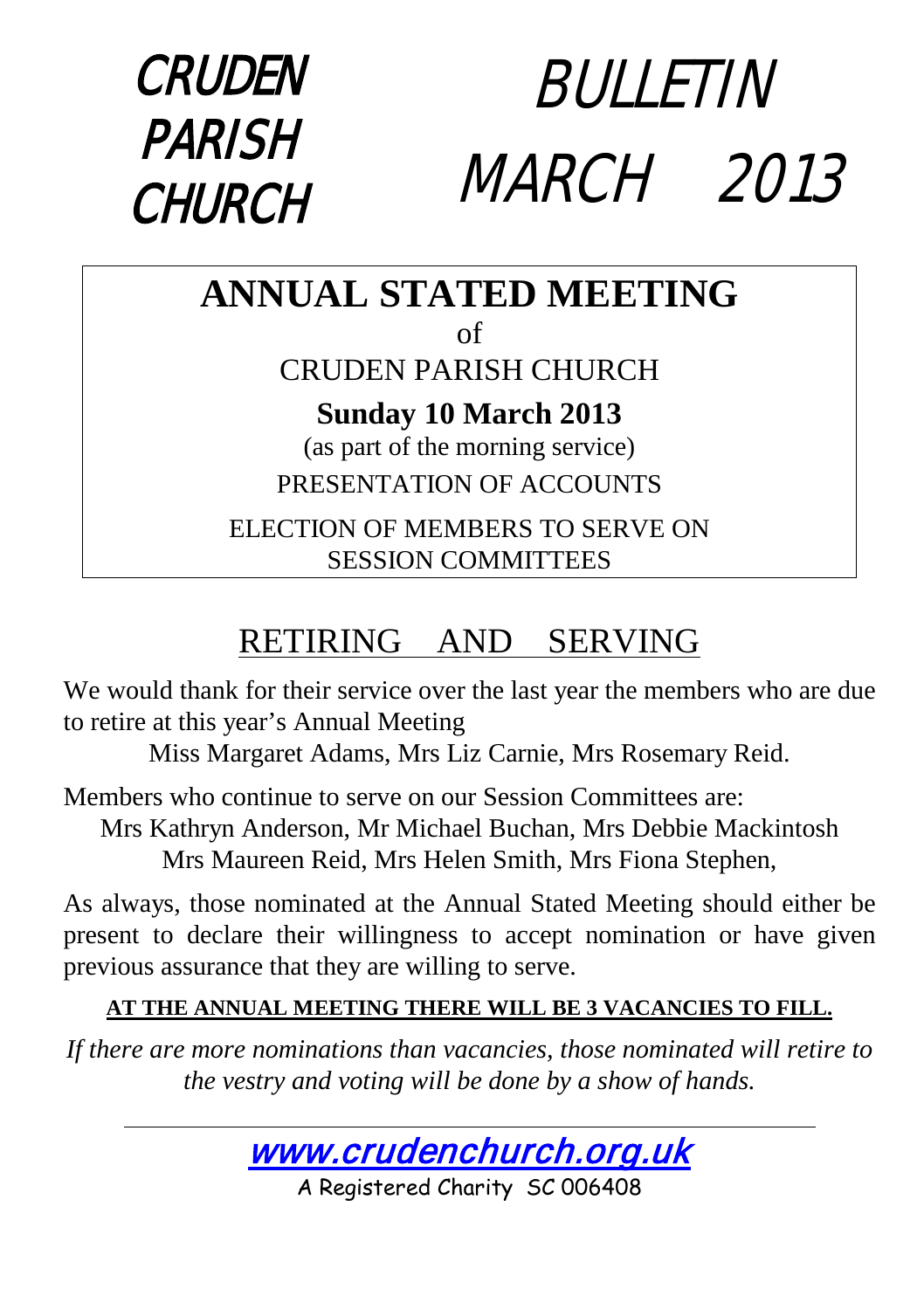

# **MARCH 2013**

EACH WEEK (Except during school holidays) *Sundays* 10.00 am Children's Sunday Club in the Church & Stables

|                   | <b>Fairtrade Fortnight</b> |                | 25 February - 10 March 2013                                                                                                       |      |                       |                        |
|-------------------|----------------------------|----------------|-----------------------------------------------------------------------------------------------------------------------------------|------|-----------------------|------------------------|
| Friday 1st        |                            | $\ddot{\cdot}$ | <b>WORLD DAY OF PRAYER</b>                                                                                                        |      |                       | 7.00 pm Cruden Church  |
| Sunday 3rd        |                            | $\ddot{\cdot}$ | <b>MORNING SERVICE</b><br>Fairtrade Stall after the service                                                                       |      | $10.00 \text{ am}$    | Church                 |
|                   |                            |                | 3rd Lent Study                                                                                                                    |      | $7.30 \text{ pm}$     | Hall                   |
| Wednesday 6th:    |                            |                | Coffee and Chat                                                                                                                   |      | 10.30 am              | Hall                   |
| Sunday 10th       |                            |                | <b>MORNING SERVICE</b><br><b>Annual Stated Meeting</b><br>Fairtrade Stall after the service                                       |      | 10.00 am              | Church                 |
|                   |                            |                | 4th Lent Study                                                                                                                    |      | $7.30 \text{ pm}$     | Hall                   |
| Monday 11th       |                            | $\mathbb{R}^2$ | Watch and Talk Group<br>Marilyn Samways, Burnview, Cruden Bay                                                                     |      |                       | 7.30 pm in the home of |
| Wednesday 13th:   |                            |                | <b>Choir Practice</b>                                                                                                             |      | $7.30 \text{ pm}$     | Hall                   |
| Sunday 17th       |                            | $\ddot{\cdot}$ | <b>MORNING SERVICE</b><br><b>Final Lent Study</b>                                                                                 |      | $10.00$ am<br>7.30 pm | Church<br>Hall         |
| Monday 18th :     |                            |                | Kirk Session -                                                                                                                    |      | $7.30 \text{ pm}$     | Hall                   |
| Thursday $21st$ : |                            |                | <b>MESSY CHURCH</b>                                                                                                               |      | $3:15$ pm             | <b>Hatton Hall</b>     |
| Sunday 24th       |                            | $\mathcal{L}$  | PALM SUNDAY SERVICE                                                                                                               |      | $1000$ am             | Church                 |
|                   |                            |                | <b>HALF HOUR WORSHIP FOR HOLY WEEK</b><br>Monday $25th$ – Friday $29th$ :<br>GOOD FRIDAY - Informal celebration of Holy Communion | 7 pm |                       | Church                 |
| Monday 25th       |                            | $\cdot$ :      | The Guild                                                                                                                         |      | $7.30 \text{ pm}$     | Church                 |
| Wednesday 27th:   |                            |                | <b>Choir Practice</b>                                                                                                             |      | $7.30 \text{ pm}$     | Hall                   |
| Sunday 31st       |                            | $\ddot{\cdot}$ | <b>EASTER SERVICE</b><br><b>Sacrament of Holy Communion</b>                                                                       |      | 10 00 am              | Church                 |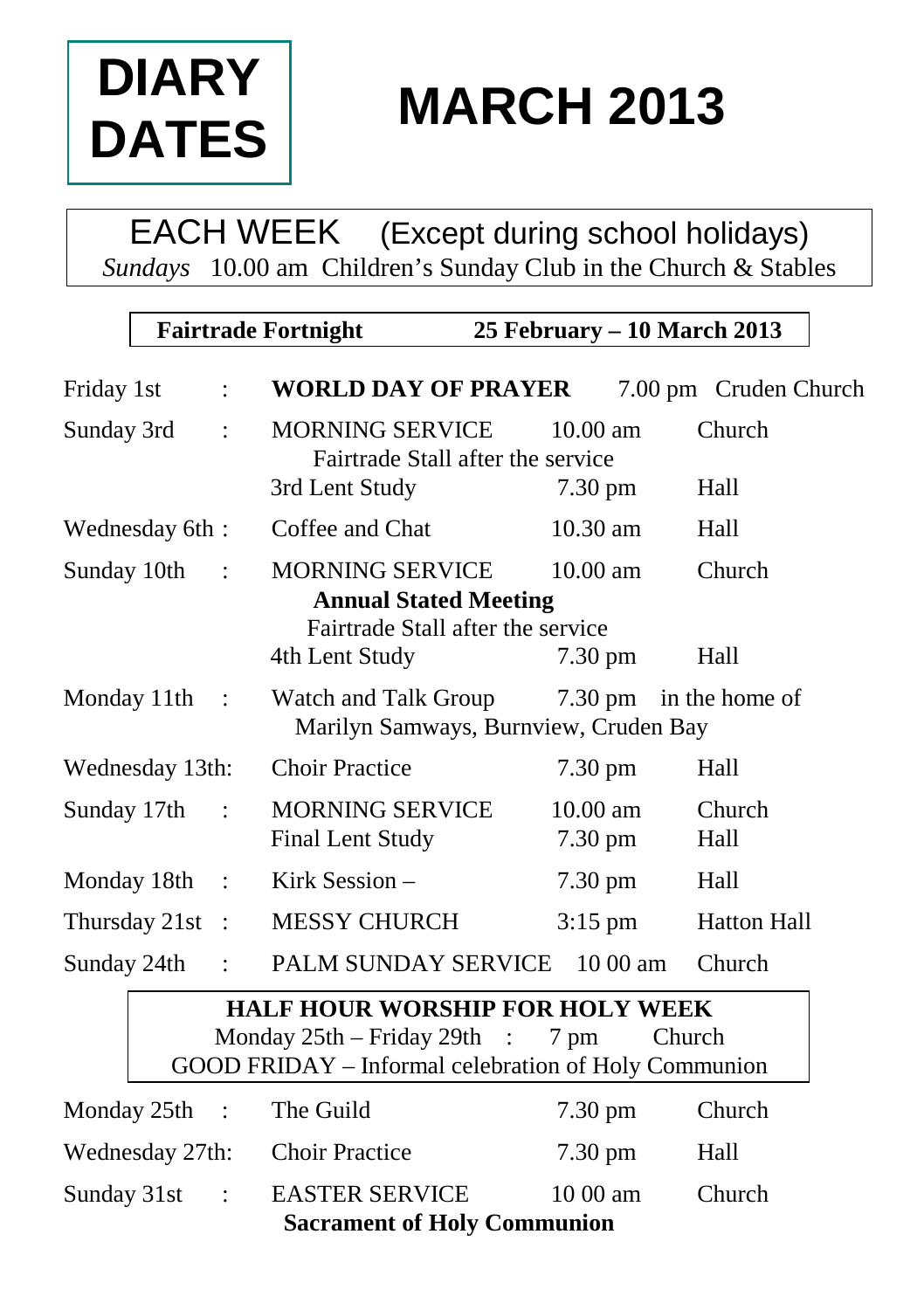## FROM THE MINISTER 22 February 2013

Dear Friends

#### **Stewardship**

We can assume for most of his life that Jesus lived at home helping to take care of family responsibilities. But then there came a time when he accepted he had a special destiny to fulfil and from that moment he embarked on his God-given ministry. As we look at his story, we can see that his life's ministry was no less than a continual giving out to others wherever he went. Eventually, as we recall him hanging on the cross, we can see that he had given his very life for others. That is why the followers of Jesus have a responsibility to consider what, in return, they can give to God. I am pleased that this month we provide an opportunity to Cruden Church members to do just that.

In particular, in response to an instruction from the General Assembly of the Church, we don't just ask you once again too consider how much money you might wish to give to the church over the next twelve months. Please also think about how you can best give some of your time to the church.

Cruden Church is no different from other churches. Whether it be money or time, we are blessed by those who give generously of both. But we will have members who might feel, on further reflection, that they might give more, perhaps of money, perhaps of time, perhaps of both. I have no doubt that there will be those members who might conclude that their circumstances now should lead them to cut back on what they give, leaving them still giving in a generous way.

The important thing is for you to think about these things and come to your own conclusion based on your own circumstances and your knowledge of the church's need of your time and of your money. I invite you to do just that.

Your friend and minister

Rodges Neilso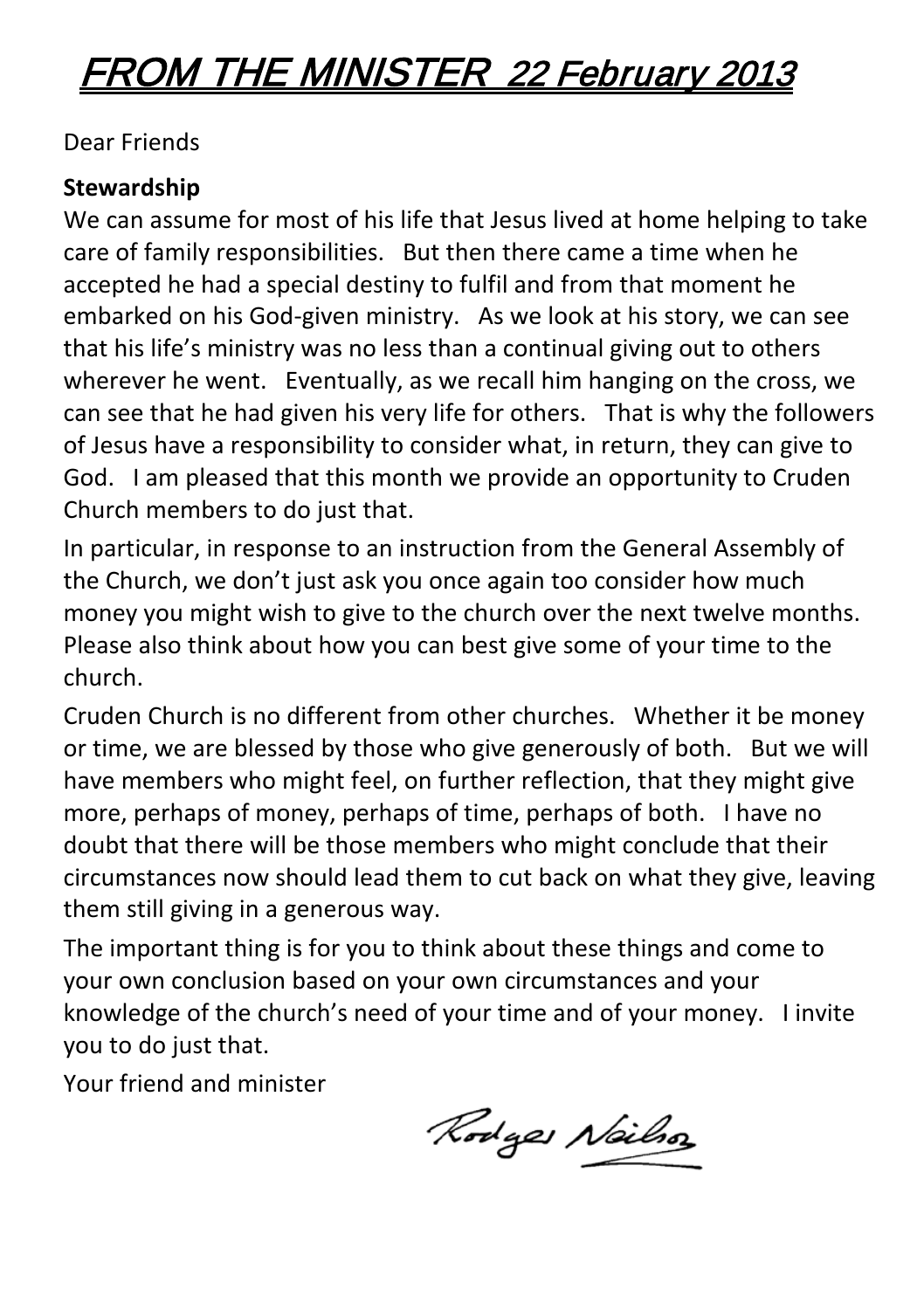## PARISH REGISTER

\*(denotes church member)

NO CHANGES TO REPORT THIS MONTH

## HOLY **WARD Structure** 31 March  $\triangle$

**Duty Elders** Irene Will, Robert Petticrew, Mary Bratton, Peter Slamaker, Adrian Smith, Betty Smith, Judith Taylor, Kathleen Clark, Shonah Taylor, John Lamb

#### ANNUAL STEWARDSHIP CAMPAIGN

With this Bulletin, members should find the annual commitment card. Members are asked to participate in the campaign by returning a card when their visitor calls in the next three weeks..

**TO THOSE ON SUNDAY DUTY If you are unable to fulfil your door duty, please try to find your own replacement before informing the Minister (841229) for door duty or Wilma Moir (841516) for tea duty.**

## **MARCH HYMN BOOK - CH4**

## **FAIRTRADE FORTNIGHT**

Church attenders have the opportunity to support Fairtrade during the designated fortnight (25 Feb to 10 March) when a stall will be available on Sundays 3 and 10 March.

THE NEXT ISSUE OF THE BULLETIN WILL COME OUT ON **31 MARCH**. Copy for inclusion to be handed in to the Manse as soon as possible.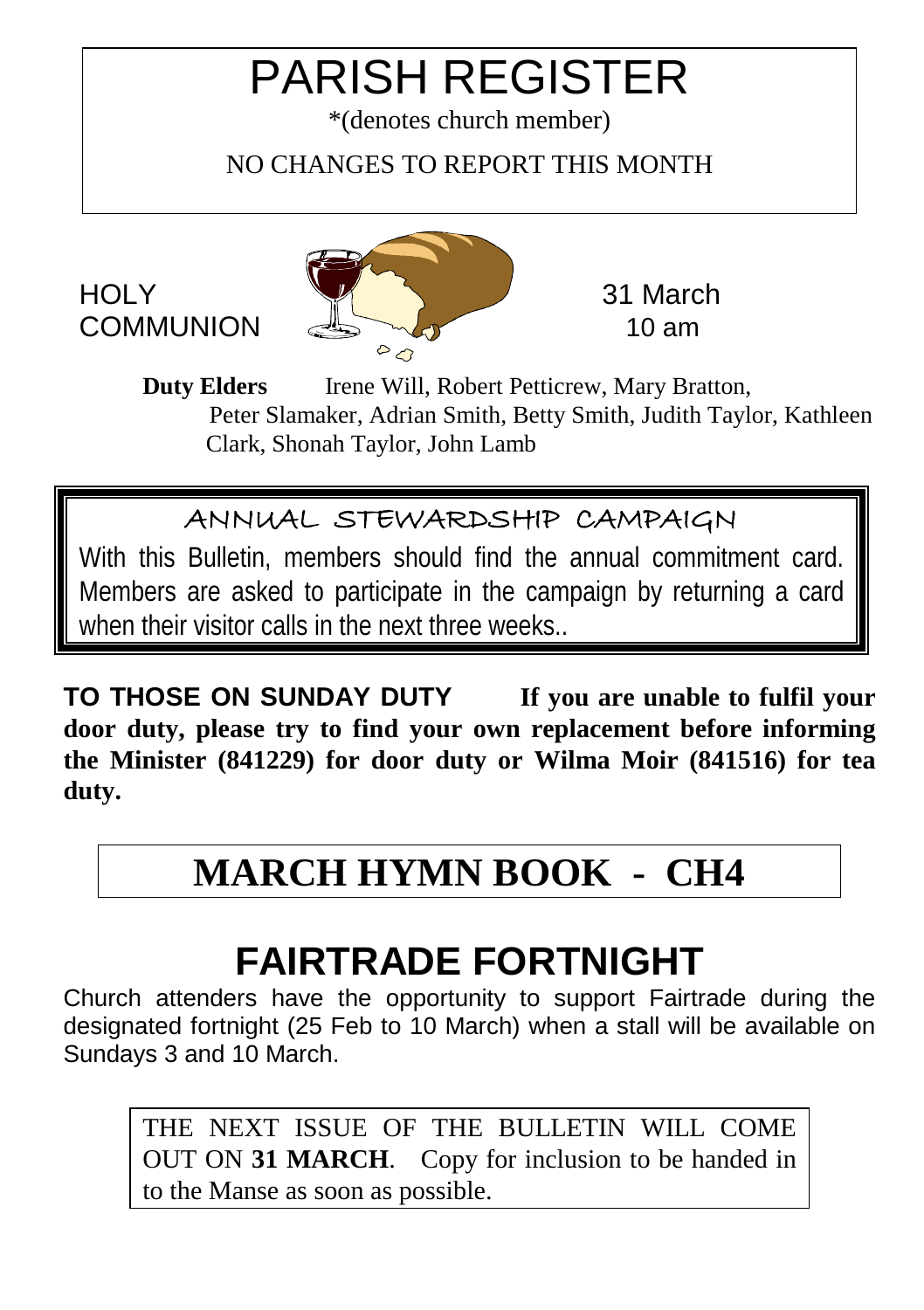### **SUNDAY MORNING DUTIES 10 am**

| <b>Date</b> | <b>Door</b>                                 | <b>Flowers</b>         | <b>Teas</b>                                | <b>Children</b>                                  |
|-------------|---------------------------------------------|------------------------|--------------------------------------------|--------------------------------------------------|
| 3 Mar       | Margaret Bruce<br>Ken Bruce                 | Jean Beedie            | Mary Bratton<br>Lewis McKechnie            | Katherine Hyman<br>Maureen Reid<br>Brenda Cadger |
| 10 Mar      | Norma Forman<br>Adrian Smith                | Lewis McKechnie        | Anne Cadey<br>Fiona Stephen                | Karla Buswell<br>Helen Smith<br>Irene Siddle     |
| 17 Mar      | Norma Forman<br>Adrian Smith                | <b>Irene Stott</b>     | Liz Carnie<br>Helen Cay                    | Katherine Hyman<br>Maureen Reid<br>Brenda Cadger |
| 24 Mar      | Janice Hutchinson<br><b>Beatrice Fawkes</b> | Marilyn Samways        | Marilyn Samways<br>Janice Hutchinson       | Karla Buswell<br>Helen Smith<br>Irene Siddle     |
| 31 Mar      | Janice Hutchinson<br><b>Beatrice Fawkes</b> | <b>Beatrice Fawkes</b> | Elizabeth Bruce<br>Alison Neilson          | Easter Holidays                                  |
| 7 Apr       | Irene Will<br><b>Annette Garden</b>         | Mary McNaughtan        | Doreen Buchan<br><b>Betty Forrester</b>    | Easter Holidays                                  |
| 14 Apr      | Irene Will<br>Annette Garden                | Ellma Watson           | <b>Beatrice Fawkes</b><br>Norma Forman     | Easter Holidays                                  |
| 21 Apr      | Helen Harper<br><b>Barrie Harper</b>        | Atholene Ritchie       | Dorothy Cruickshank<br><b>Sharon Clark</b> | Katherine Hyman<br>Maureen Reid<br>Brenda Cadger |
| 28 Apr      | Helen Harper<br><b>Barrie Harper</b>        | Norma Forman           | Rosemary Reid<br><b>Betty Morris</b>       | Karla Buswell<br>Helen Smith<br>Irene Siddle     |

#### 2012 ANNUAL REPORT AND ACCOUNTS

The Office of the Scottish Charities Regulator has laid down its requirements for the presentation of charity accounts. Compliance is required to maintain charitable status. All Church of Scotland congregations are obliged to present an Annual Report which involves much more than the presentation of figures. The Kirk Session has decided that because of the size of the annual report, only the two page summary in the middle of this Bulletin will be issued to members. A full copy of the Annual Report can be had from the church welcome area or by requesting a copy from the Treasurer or the Minister.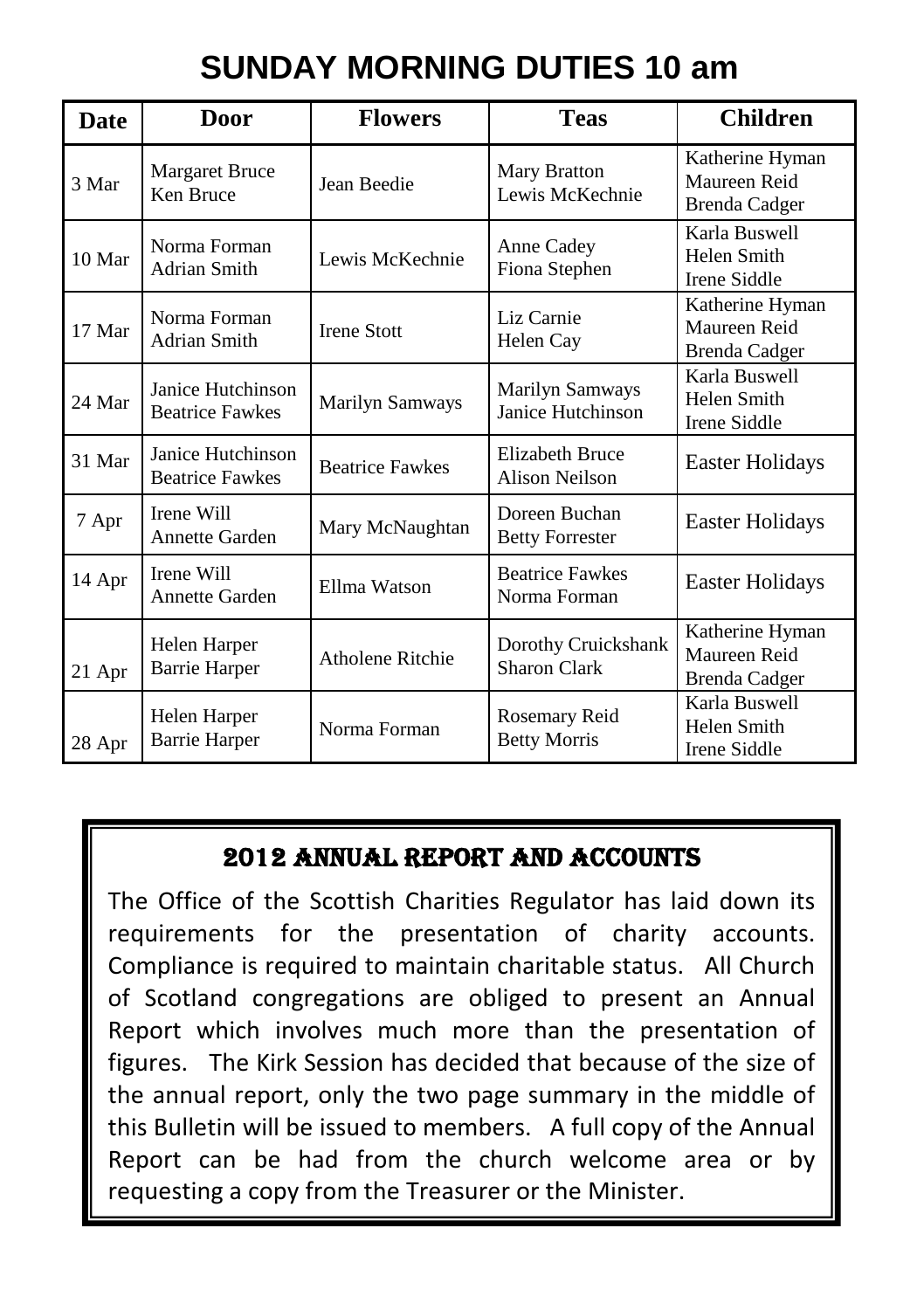## Cruden CHURCHes WALKing group 2013

A lively discussion at our February planning meeting when we considered a number of possible walks has resulted in the following being agreed.

| Sunday 24 March     | Udny to Ellon                            |
|---------------------|------------------------------------------|
| Sunday 21 April     | Pitfour (including Guild Sponsored Walk) |
| Sunday 26 May       | Delgaty Castle                           |
| Saturday 22 June    | Fraserburgh to Strichen.                 |
| Sunday 21 July      | Balmedie to Bridge of Don                |
| Saturday 11 August  | Gordon Way                               |
| Sunday 15 September | Haddo, Formartine                        |
| Sunday 13 October   | Stirlinghill                             |

For the March walk, as is usually the case, we will leave the Church Hall at 11-30 am. Bring a picnic and have a good afternoon. If you require more information please contact Robert Petticrew on 01771 624280.

#### **A FLORIDA COURT SETS AN ATHEIST HOLY DAY**

In Florida , an atheist created a case against Easter and Passover Holy days. He hired an attorney to bring a discrimination case against Christians and Jews and observances of their holy days. The argument was that it was unfair that atheists had no such recognized days. The case was brought before a judge. After listening to the passionate presentation by the lawyer, the judge banged his gavel declaring, "Case dismissed!"

The lawyer immediately stood and objecting to the ruling saying, "Your honour, How can you possibly dismiss this case? The Christians have Christmas, Easter and others. The Jews have Passover, Yom Kippur and Hanukkah, yet my client and all other atheists have no such holidays."

The judge leaned forward in his chair saying, "But you do. Your client, counsellor, is woefully ignorant." The lawyer said," Your Honour, we are unaware of any special observance or holiday for atheists."

The judge said, "The calendar says April 1st is April Fool's Day. Psalm 14:1 states, 'The fool says in his heart, there is no God.' Thus, it is the opinion of this court, that, if your client says there is no God, then he is a fool. Therefore, April 1st is his day. Court is adjourned..."

You gotta love a Judge that knows his scripture!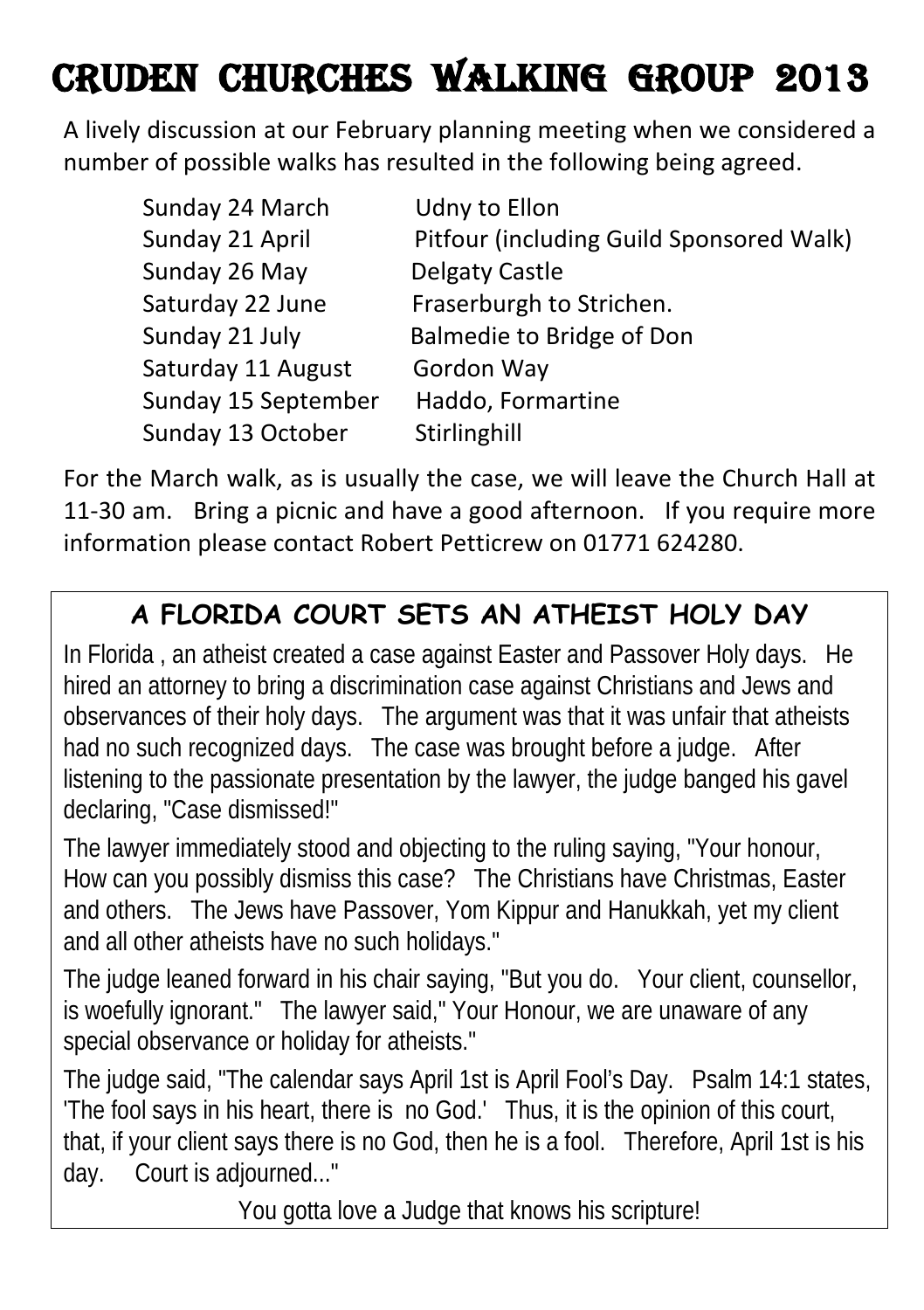

### **THE MAGAZINE OF THE CHURCH OF SCOTLAND**

**"Dr Livingstone, I Presume?"** The life and legacy of David Livingstone, born 200 years ago this month. The Big Question: which missionary has inspired you?

**Easter 2013** Easter Prayer and contemplations from the Moderator, Ron Ferguson and the Very Rev James Simpson.

**A Land of Contradictions** The Rev John Chalmers, Principal Clerk to the General Assembly of the Church of Scotland, reflects on the lasting impressions of his first visit to the Holy Land.

**If Only…** The launch of a major new campaign to tackle global hunger.

**Biblical Botanicals** In the final part of her series, Muriel Armstrong considers the origins of the Burning Bush.

**A Moray Monument** John R Hume reflects on the gifts and history of Bellie Parish Church in Fochabers.

**Plus** all the regular columnists, letters, reviews and crosswords – all for just £2.

#### **SECRET SANTA STRIKES AGAIN**

We at the Junior Church would like to send out our thanks to our Secret Santa once again. When opening our Christmas cards we were delighted to find a card from Santa with lots of money to spend in it. We will keep you appraised as to what we decide to spend our Christmas money on.

*Katherine Hyman*

#### **MESSY CHURCH REQUEST**

The Messy Church would be pleased to receive any tabletop games or jigsaws in good condition and complete. The children are aged from 3 to 11 years. Please contact Kathleen Craig (841221) or Beatrice Fawkes (841814) who will be happy to receive them at Church or pick them up.